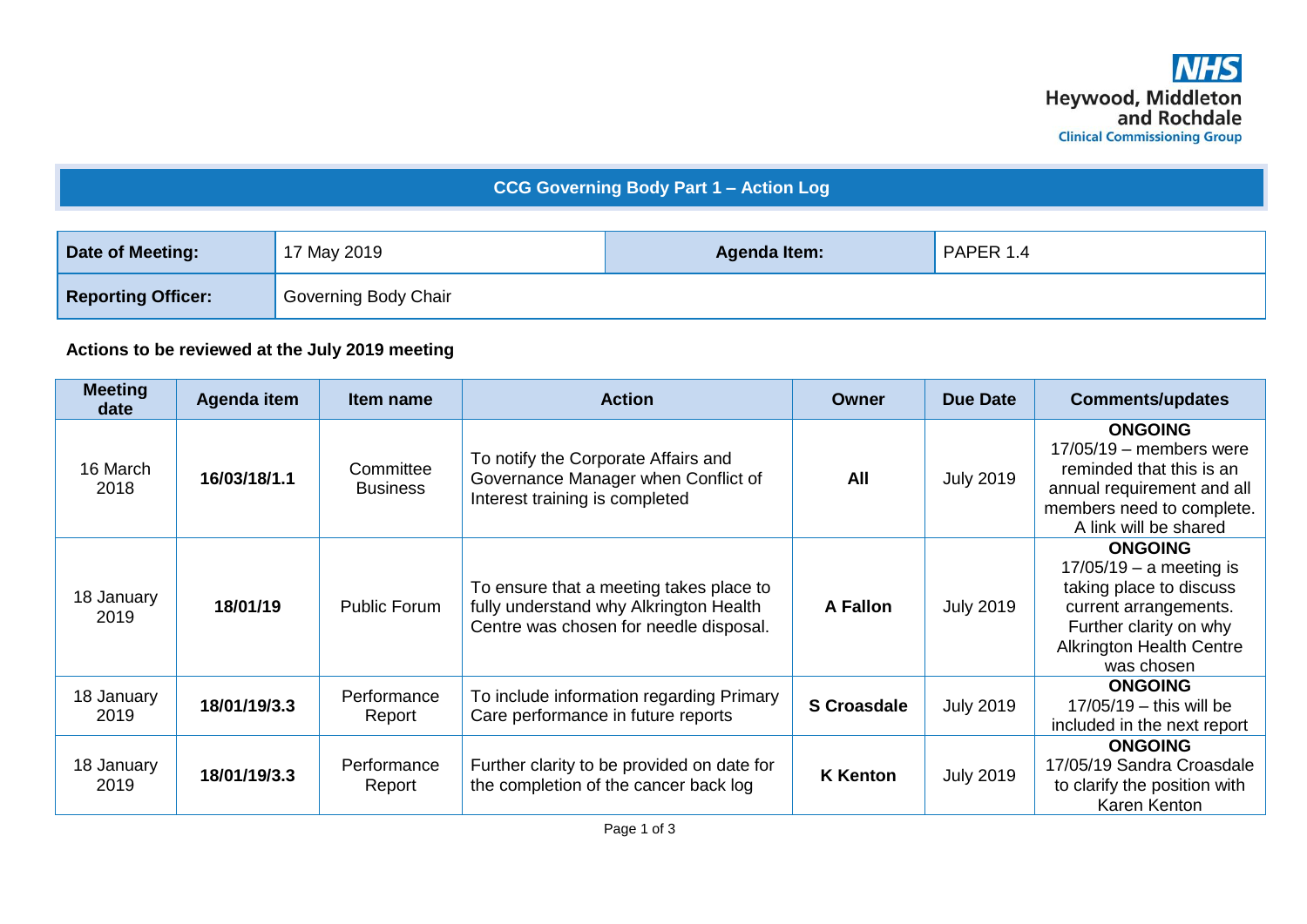| 17 May 2019 | 17/05/19/1.1   | Committee<br><b>Business</b>                | To re-circulate the public questions from<br>2018/19                                       | H Chapman                    | <b>July 2019</b> |  |
|-------------|----------------|---------------------------------------------|--------------------------------------------------------------------------------------------|------------------------------|------------------|--|
| 17 May 2019 | 17/05/19/2.6   | Annual<br>Engagement<br>Report              | To correct the formatting issues                                                           | D Dawson                     | <b>July 2019</b> |  |
| 17 May 2019 | 17/05/19/2.6   | Annual<br>Engagement<br>Report              | To add an easy read version of the report<br>to the website                                | <b>D</b> Dawson              | <b>July 2019</b> |  |
| 17 May 2019 | 17/05/19/3.1   | Quality and<br>Safeguarding<br>Report       | To share the Ombudsman report relating<br>to the Northern Care Alliance once<br>received   | K Hurley / A<br><b>Kelly</b> | <b>July 2019</b> |  |
| 17 May 2019 | 17/05/19/3.3   | Performance<br>Report                       | To include an update on the number of<br>patients waiting 52+ weeks in the next<br>report  | <b>S</b> Croasdale           | <b>July 2019</b> |  |
| 17 May 2019 | 17/05/19/3.3   | Performance<br>Report                       | Mental Health services that are available<br>to be promoted                                | <b>S</b> Croasdale           | <b>July 2019</b> |  |
| 17 May 2019 | 17/05/19/3.3   | Performance<br>Report                       | To clarify the difference between mapped<br>and commissioned A&E attendance                | <b>S</b> Croasdale           | <b>July 2019</b> |  |
| 17 May 2019 | 17/05/19/3.3   | Performance<br>Report                       | To clarify whether NWAS handovers are<br>site based                                        | <b>S</b> Croasdale           | <b>July 2019</b> |  |
| 17 May 2019 | 17/05/19/3.5.1 | Finance Update<br>Report                    | To recirculate the Locality Asset Review<br>to members                                     | <b>S</b> Evans               | <b>July 2019</b> |  |
| 17 May 2019 | 17/05/19/4.3i  | Heywood and<br>Middleton<br>Locality Report | To check if Family Action Group is<br>scheduled to be discussed at the<br>Rochdale meeting | H Chapman                    | <b>July 2019</b> |  |

## **Actions Closed / Completed at the May 2019 meeting**

| <b>Meeting</b><br>date | Agenda item  | Item name                    | <b>Action</b>                                                                                                   | Owner                           | Due Date | <b>Comments/updates</b>                     |
|------------------------|--------------|------------------------------|-----------------------------------------------------------------------------------------------------------------|---------------------------------|----------|---------------------------------------------|
| 18 January<br>2019     | 18/01/19     | <b>Public Forum</b>          | To ensure that links are made with the<br><b>GM Older Peoples Network and the CCG</b><br><b>Engagement Lead</b> | <b>K</b> Hurley                 | May 2019 | <b>CLOSED</b>                               |
| 15 March<br>2019       | 15/03/19/1.1 | Committee<br><b>Business</b> | A review to take place of current Part 1<br>and Part 2 membership including voting<br>rights                    | <b>Dr Duffy</b>                 | May 2019 | <b>CLOSED</b><br>$17/05/19$ – on agenda     |
| 15 March<br>2019       | 15/03/19/2.1 | Sustainability<br>Plan       | A further report to be submitted including<br>analysis to compare this year's position                          | S Rumbelow /<br><b>K</b> Hurley | May 2019 | <b>CLOSED</b><br>$17/05/19$ – comparison to |